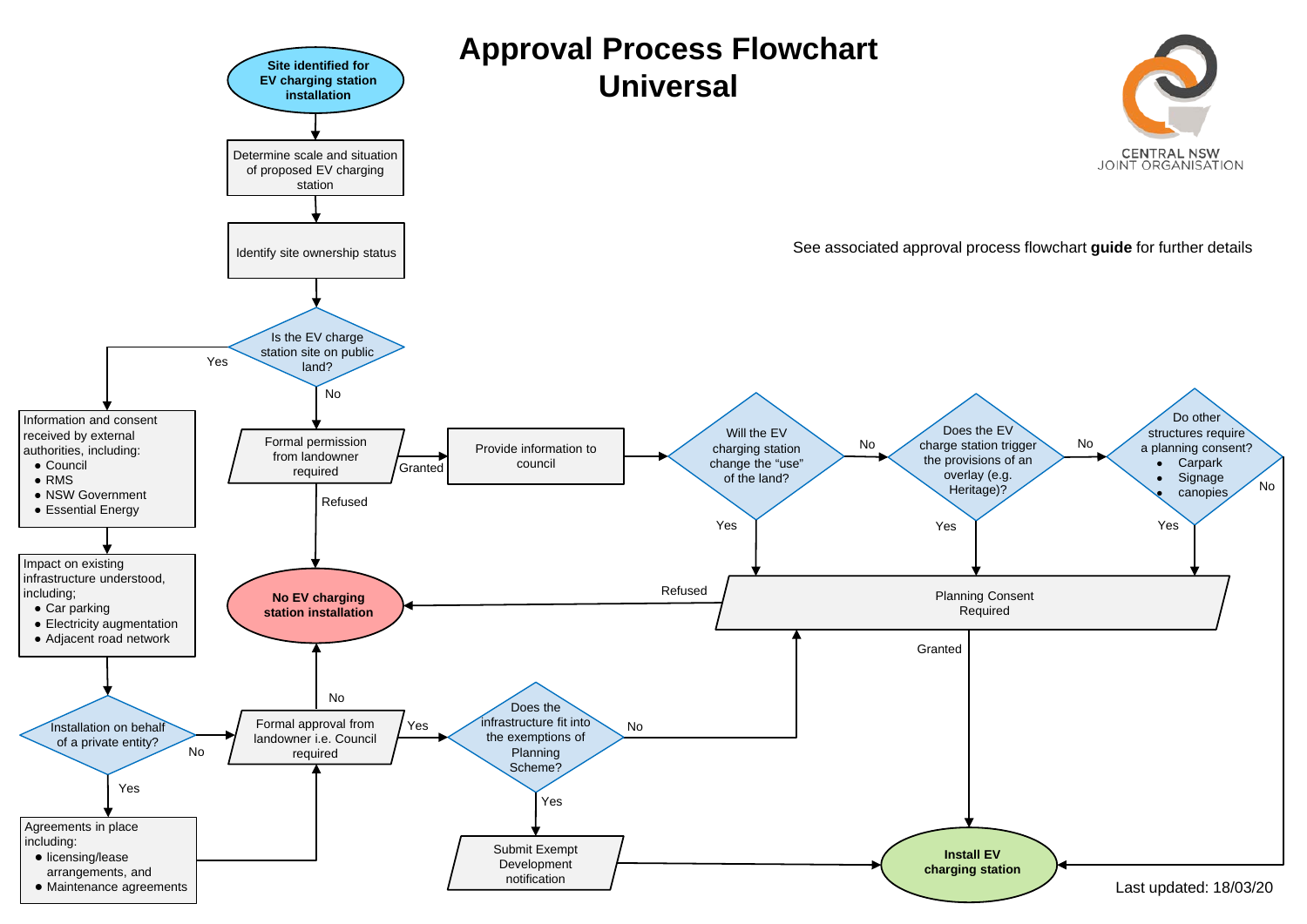## **Approval Process Flowchart Businesses installing on public land**